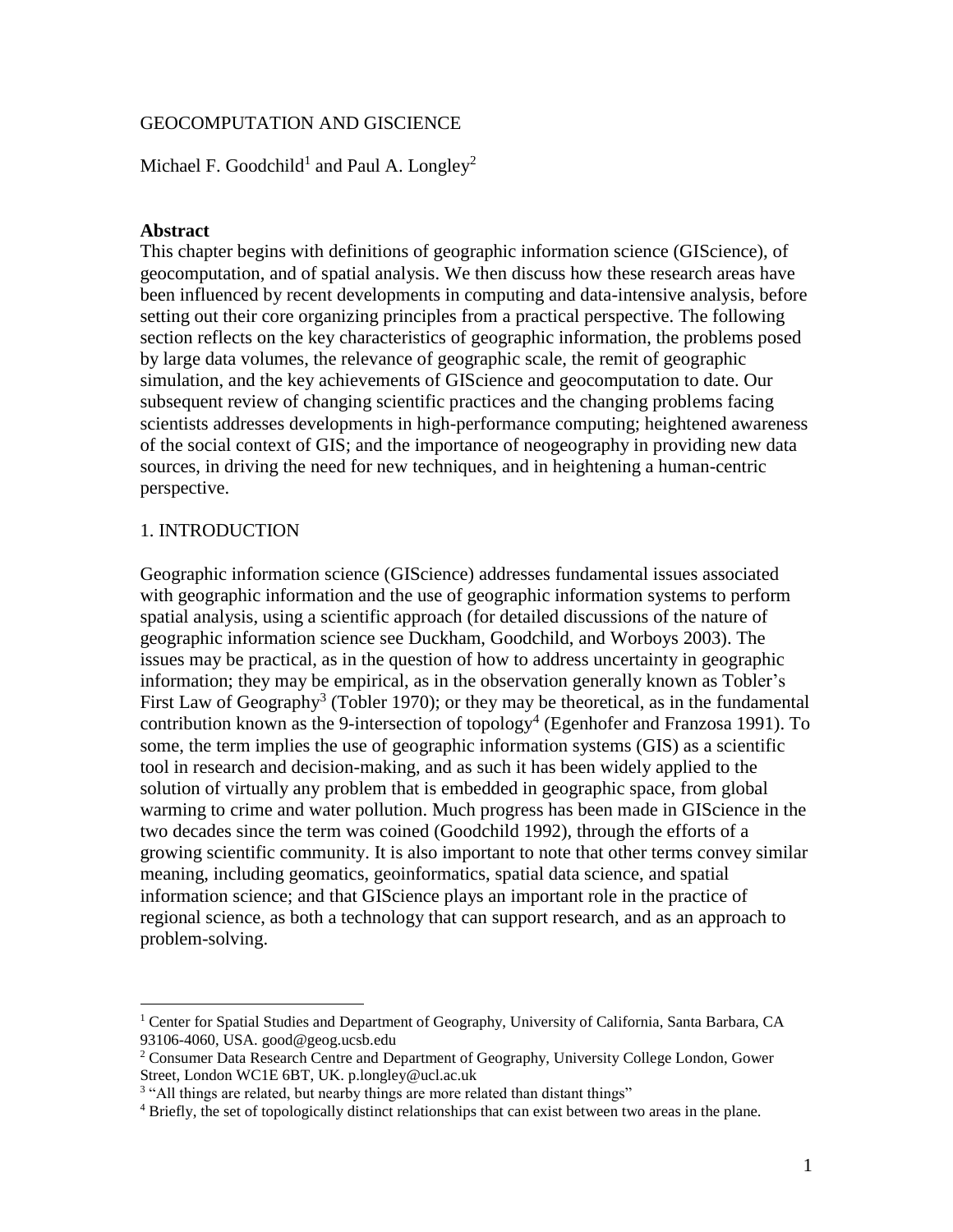Geocomputation is also fundamentally concerned with geographic information, in other words information about features and phenomena and their locations on or near the Earth's surface. Coined a little later by Openshaw and Abrahart (1996), the term is often used in cross-sectional analysis to describe the repeated analysis and simulation of spatial distributions, in order to explore spatial distributions and to draw inferences about the processes that created and govern them. More specifically, the term is often taken to imply simulation of processes operating in the geographic domain, and thus with geographic information that captures evidence of those processes and is thus primarily dynamic. The major issues in geocomputation often center on the computational problems that arise in simulating complex systems with massive numbers of features, data items, or agents. In this sense geocomputation develops an application-led focus upon the way the world *works*, founded upon rich digital representations of the way that the world *looks*, and makes prediction a central goal. The main contribution of geocomputation may thus lie in the development of better tools for dealing with complex, dynamic systems and for predicting their future states.

From these definitions it is clear that GIScience and geocomputation have much in common, that their interests overlap substantially, and that it may even be helpful to think of geocomputation as a computationally intensive, application-led component of GIScience. Accordingly, the focus of this chapter is on the common ground between them, using the terms somewhat interchangeably. The term GIScience is used wherever the context seems to demand it, and similarly with the term geocomputation. Both terms are fundamentally concerned with spatial analysis (or recently spatial analytics), defined as the set of methods whose results change in response to changes in the locations of the objects being analyzed, and we sometimes use this umbrella term. The remainder of this section elaborates on the basic definition of GIScience and the research conducted under its banner. This is followed by a discussion of the basic principles of GIScience; in a nod to geocomputation, the discussion emphasizes those areas where GIScience has been successful at solving computationally intensive problems. Major methods of analysis are reviewed.

The third section of the chapter addresses changing practices in GIScience, focusing on the increasing importance of collaboration, on novel and diverse data sources, on the availability of massive computational resources, and on the problems of dealing with uncertainty. Science generally is changing in response to the need to study complex systems and the use of simulation, and this trend is certainly affecting GIScience. The concept of data-intensive science, the so-called *Fourth Paradigm* (Hey, Tansley, and Tolle 2009), has a natural fit to geographic problems and their massive volumes of data, while the meta-issues of generalisation, documentation and provenance are beginning to loom large in a science that is no longer dominated by the individual investigator. The very rapid growth of the discipline of data science in recent years is also challenging many of the traditional approaches to science, and its relationship to GIScience is addressed in this third section.

Finally, the fourth major section speculates on the future, and discusses the co-evolution of GIScience and geocomputation. Future developments are likely to be driven, as in the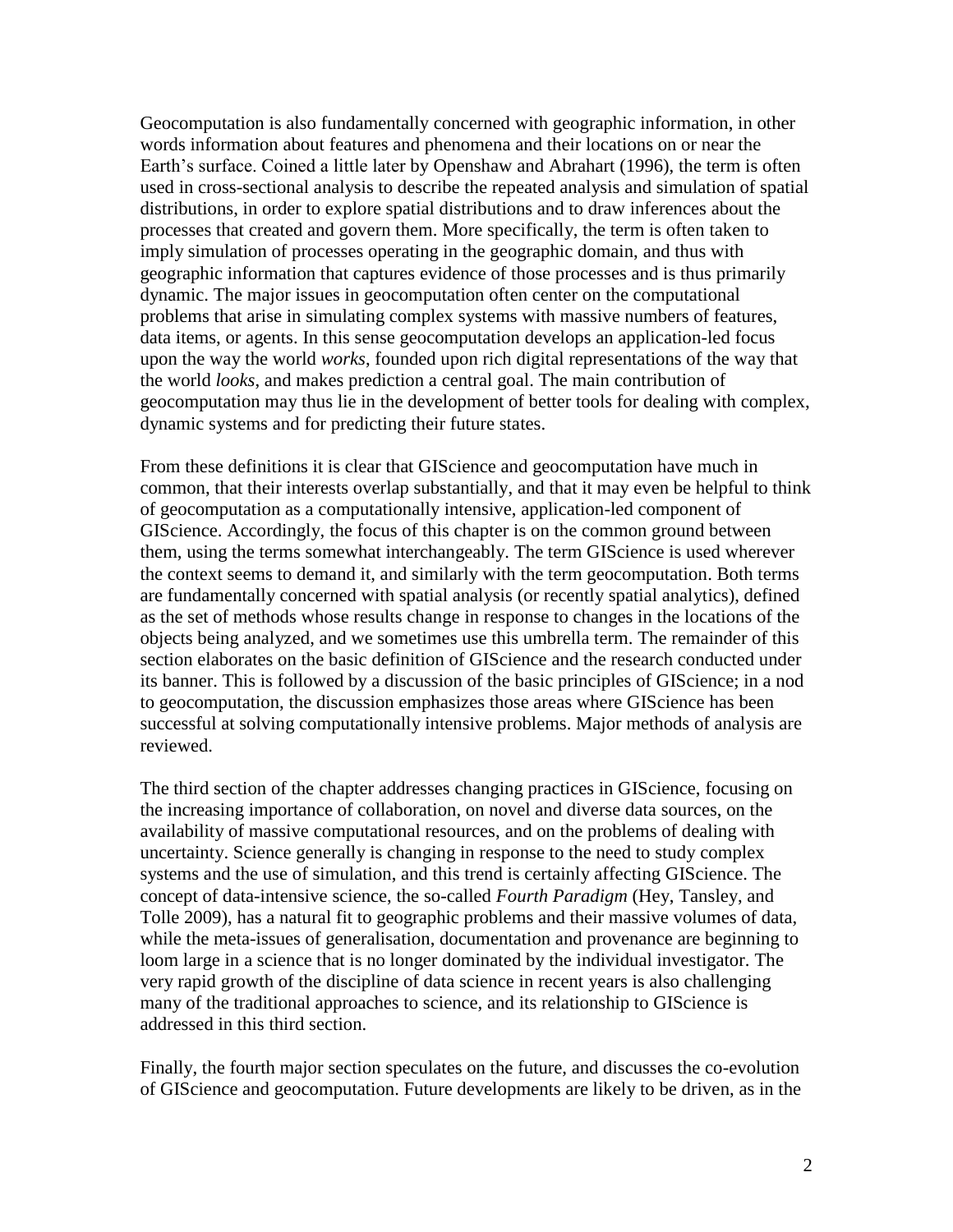past, by trends in data, in computation, and in the society that forms the context for both fields.

While debates about the nature and meaning of science have raged for centuries and will probably never end, the core ideas are clear. First, science seeks laws and principles that can be shown to be valid in the observable world, and are generalizable in the sense that they apply everywhere and at all times. Both of the examples cited earlier – Tobler's First Law and the 9-intersection – are clearly of this nature, and as a theoretical conclusion the 9-intersection not only applies everywhere at all times, but also applies in any imaginable space. Second, science is founded on definitions of terms that are rigorously stated and understood by all scientists. Third, scientific experiments and their results are replicable, being stated in sufficient detail that someone else could expect to obtain them by carrying out an identical experiment. In this context the term *black box* is pejorative, since procedures that are hidden inside a box cannot be described and therefore cannot be replicated. Well-understood principles also apply to the details of reporting, as in the rule that any measurement or numerical result be stated to a precision (number of significant digits) that reflects the accuracy of the measuring device or model. Principles such as these help to define GIScience and geocomputation, and to distinguish them from less rigorous applications of GIS and related technologies.

A distinction is often drawn between *pure* science, or science for the sake of curiosity and the quest for general discoveries, and *applied* science, or science that aims to solve problems in the observable world using scientific methods. The geo- prefix reminds us that the Earth provides a unique laboratory for scientific investigation, and the uniqueness of the places on it often limits the scope for the kinds of controlled experiments that characterize scientific activity in other disciplines. Geographic space is the space of human activity, and most of the problems facing human society are embedded in it, from poverty and hunger to health. Indeed, it is hard sometimes to avoid application in GIScience because the field is inevitably close to the real world, a fact that perhaps accounts for at least some of the passion displayed by its practitioners. Moreover curiosity has often provided the motivation to explore, characterize, and map the geographic world, though the results of such exploration are rarely generalizable in the sense that Newton's Laws of Motion or the Mendeleev periodic table are generalizable.

This pure/applied distinction explains how progress in spatial analysis is measured. On the one hand, the refereed journals in which much successful GIScience research is published, and the presentations at conferences such as the biennial International Symposia on Geographic Information Science, emphasize the purer forms of science, while the emphasis at other conferences, such as the biennial International Conferences on Geocomputation, emphasize how the core organizing principles and concepts of GIScience can be brought to bear on solving practical problems. A large industry, valued according to some estimates at \$20 billion annually (Longley et al. 2015), has sprung up around the data acquisitions and tools needed in such practical problem-solving. Clearly the metrics of success here are much more diverse than in pure science.

### 2. PRINCIPLES OF GISCIENCE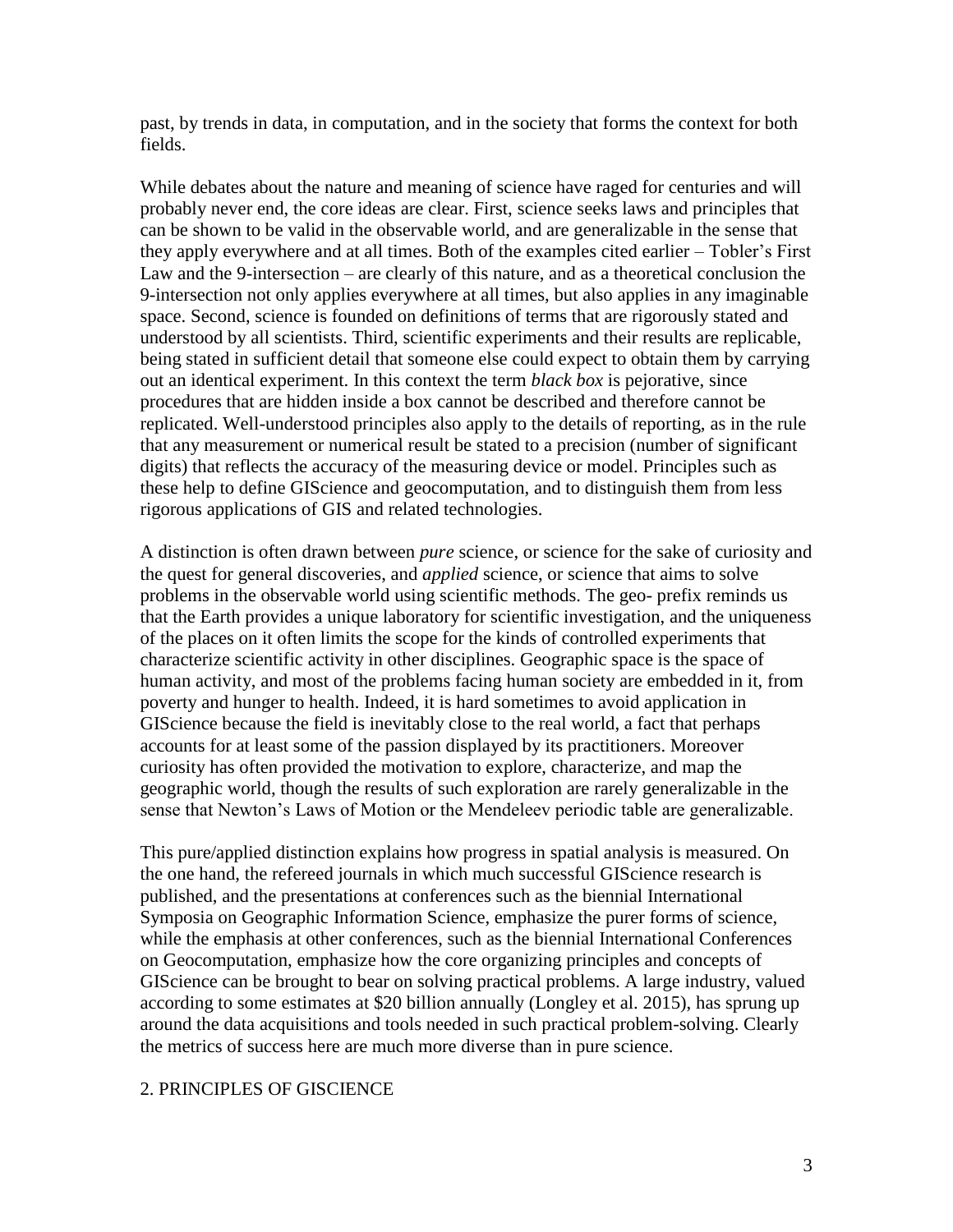In this section we describe some of the major achievements of GIScience in its first two decades. The selection includes advances that closely resemble geocomputation in the sense of being concerned with large, complex systems and with large volumes of data. We begin with a discussion of the characteristics that distinguish geographic information and geographic problem solving from data-driven science in other domains. We then discuss the strategies that have been adopted in GIScience for avoiding or successfully dealing with the problems of large data volumes, including aggregation, divide-andconquer, and compression. We discuss some of the unintended consequences of such strategies, in the form of uncertainty, the ecological fallacy, and the modifiable areal unit problem. We elaborate on the nature of simulation in geographic space, on some of the more successful research conducted in this area, and on some of the issues it raises. Finally, we present a brief summary of progress in GIScience in the past 20 years.

### 2.1 The characteristics of geographic information

One of the first attempts to identify the special characteristics of geographic information, or "What is special about spatial?", was made by Anselin (1989). He argued that two characteristics were universal: spatial dependence and spatial heterogeneity. Reference has already been made to the first, in the form of Tobler's First Law of Geography: "All things are similar, but nearby things are more similar than distant things." The statement may appear informal and vague, but it is readily formalized in the principles of regionalized variables that underlie the science of geostatistics (Chilès and Delfiner 2012), and in the models widely used in spatial statistics (Cressie 1993). While we can argue about whether the statement meets the criteria for a law as that term is normally understood by philosophers of science, and whether exceptions should be allowed, it is clear that the vast majority of phenomena distributed over the Earth's surface and nearsurface adhere to it, while differing in precisely how similarity decays with distance. Moreover there is no doubt of the law's efficacy in GIS.

The principle is essentially one of context, since it requires a phenomenon at one point to be consistent with the same phenomenon at nearby points. It appears to apply well in three-dimensional space and also to apply in four-dimensional space-time. Perhaps the easiest way to demonstrate its validity is by a thought experiment in which it is not true, where a minute displacement on the Earth's surface produces a completely independent environment – clearly this does not happen and cannot happen, though there are many examples where a displacement of at least a finite amount produces an apparently independent environment (such a minimal displacement is known in geostatistics as the *range* of the phenomenon, and synonyms exist in many domains of science).

As a cornerstone of GIScience the principle has two major implications. First, similarity over short distances allows the Earth's surface to be divided into regions within which phenomena are approximately homogeneous, achieving great economies in data volume by expressing attributes as properties of entire areas rather than of individual points. In short, the principle enables the assumed-homogeneous polygons that dominate many representations in GIS. Similarly, it allows reasonable guesses to be made of the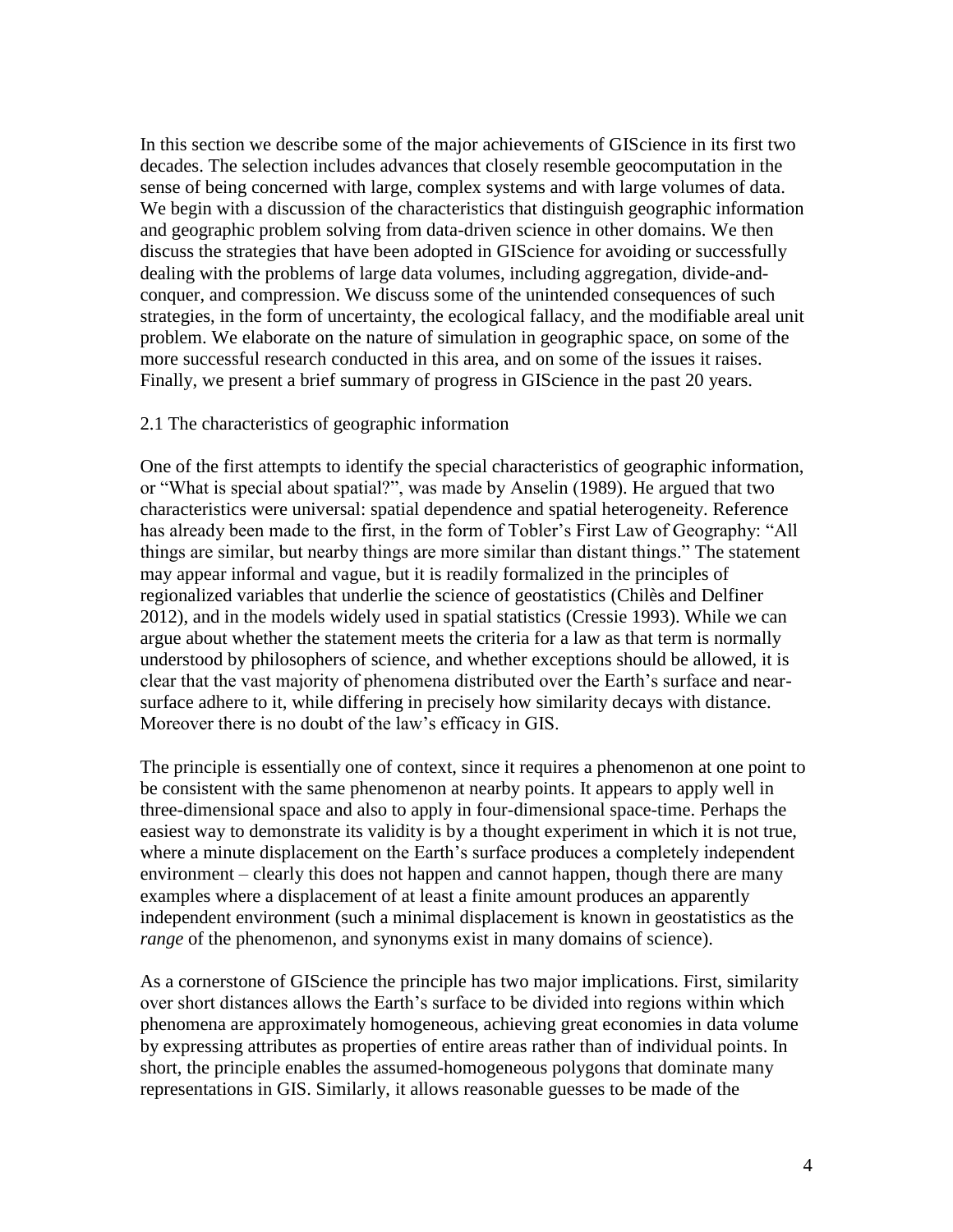properties of places that have not been visited or measured, in a process known as spatial interpolation. The principle thus justifies the techniques that are used, for example, to create weather maps from scattered point observations.

Unfortunately the principle of spatial dependence also provides a major headache for researchers working with geographic information, since it runs counter to the assumption made in many statistical tests that the data were acquired through a process of random and independent sampling from a parent population. An analysis of the 58 counties of California, for example, cannot make that assumption since the principle implies that conditions in neighboring counties will be similar. Moreover there is no larger universe of which the set of all counties of California constitute a random sample.

Anselin's second principle addresses spatial heterogeneity, or the tendency for parts of the Earth's surface to be distinct from one another. This also has profound implications. Consider, for example, a local agency seeking to define a taxonomy of local land use. The result will inevitably be different depending on the agency's location and the local conditions in its jurisdiction, and every jurisdiction will argue that its scheme is better than any global or national standard. In early geodesy, the figure of the Earth (the mathematical function used to approximate the Earth's shape and thus define latitude and longitude) was unique to each jurisdiction or region, and it was not until the 1960s that pressure for a single standard prevailed, driven by the growing importance of air travel and the targeting of intercontinental ballistic missiles. Unfortunately any universal standard will inevitably be sub-optimal for any local jurisdiction, whether it be over landuse classification or the shape of the Earth, so there will always be tension between the desire to be locally optimal and the desire to be globally universal.

### 2.2 Dealing with large data volumes

 $\overline{a}$ 

The previous section was concerned with principles that can be demonstrated to be empirically true. We now move to a discussion of some of the principles that guide the design of GIS technology, and allow GIS to deal with problems that might otherwise be overwhelmingly voluminous, a key issue in geocomputation given its goal of addressing large problems. The Earth's surface has approximately 500 million sq km, and a description of it at a resolution of 1 sq m would therefore create 500 trillion data elements if no strategy were adopted to reduce the volume. Even allocating a single byte to each data element would create half a petabyte of data.

In the previous section we discussed Tobler's First Law, the basis for aggregating data elements into statements about entire polygons<sup>5</sup>. California's land area amounts to 403,800 sq km, and describing each sq m with a two-byte designation CA would produce roughly 0.8 terabytes of data. But capturing the coordinates of its boundary and adding a single attribute CA to the polygon could clearly compress this to only a few kilobytes, even with precise coordinates; and by recording only a single attribute, would avoid the

 $<sup>5</sup>$  Because the Earth's surface is curved the shortest path between two points is never a straight line. Thus</sup> the use of the term "polygon" implies that some method has been used to project the Earth onto a flat surface.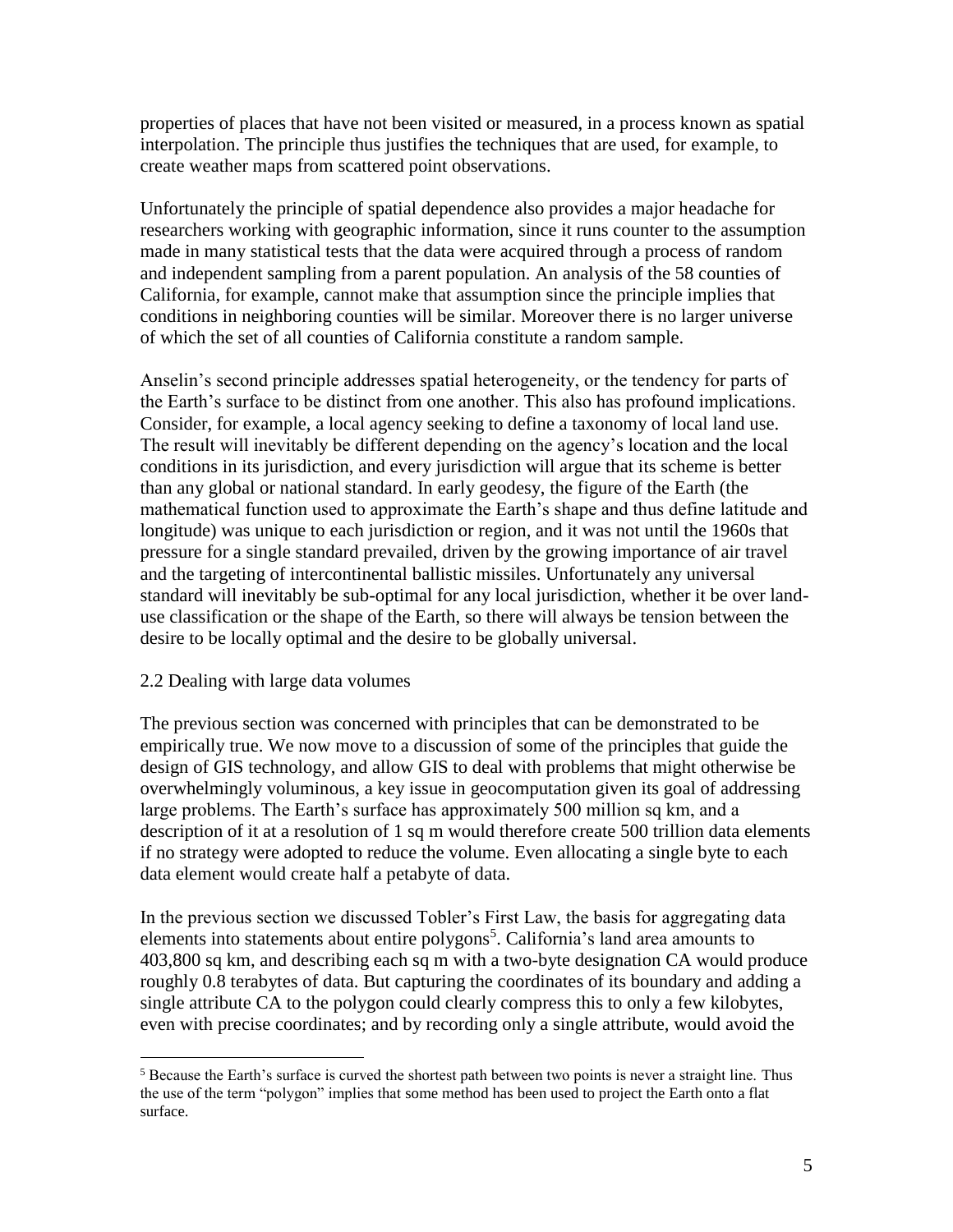potential for error in the vast number of identical attributes that would have to be recorded in a cell-by-cell approach. Alternatively, a variety of compression techniques can also be used to replace cells of individual data elements with a series of  $\langle$ run length, value> pairs. Many other methods of compression, generalization, and abstraction have been devised to deal with the volume problem, some of them *lossy* in the sense that the result is only approximately identical and the original data cannot be recovered from the compressed version, and some of them *loss-less*.

In a *divide-and-conquer* strategy a geographic area is partitioned, and analysis or modeling proceeds one partition at a time. The term *tile* is often used for partition, especially where the partitions are rectangular<sup>6</sup>. Instead of solving a problem for the whole of California, for example, one might solve it separately for each of its counties. Interactions exist between counties in almost every application: in analyzing water pollution, for example, the actions of a county will influence the water quality in any downstream county, and air pollution will travel to any counties downwind. Thus a successful divide-and-conquer strategy must also consider the degree to which counties interact, and include this in the model, often by iterating between modeling within-county effects and modeling between-county effects. Nevertheless the overall computational efficiency of the modeling will probably be improved by adopting this strategy. Many GIS algorithms make explicit use of divide-and-conquer, as an approach to handling the vast amounts of data provided by satellite-based remote sensing, and implicit divide-andconquer has been an intrinsic part of human problem-solving from time immemorial.

Despite these traditional strategies, we note in the next major section that massive improvements in computing capacity, along with the increasing availability of fineresolution data on both environmental and social phenomena, is opening a host of new possibilities. It is increasingly possible to avoid the constraints of divide-and-conquer and to study processes at previously unheard-of resolution.

## 2.3 Scale-related issues

 $\overline{a}$ 

The term *scale* is often used in GIScience in the sense of spatial resolution, to distinguish between fine-scale or detailed data and coarse-scale or generalized data. Some of the techniques described in the previous section essentially sacrifice scale in the interests of reducing data volume. To a cartographer, reducing a map's *representative fraction*, the ratio of distance on the map to distance on the Earth<sup>7</sup>, is similarly a sacrifice of scale, often in the interests of visual clarity. To a compiler of social statistics, reporting counts of people based on large, aggregated reporting zones may also be a means of reducing data volume.

All of these techniques have consequences that are well recognized in GIScience. The *modifiable areal unit problem* refers to the effects that changes in reporting zone

 $6$  As before, note that tiles cannot be rectangular on a curved surface, and that the Earth must first be projected to a plane

 $<sup>7</sup>$  Note that no flat map can have a precisely constant representative fraction relative to the curved surface of</sup> the Earth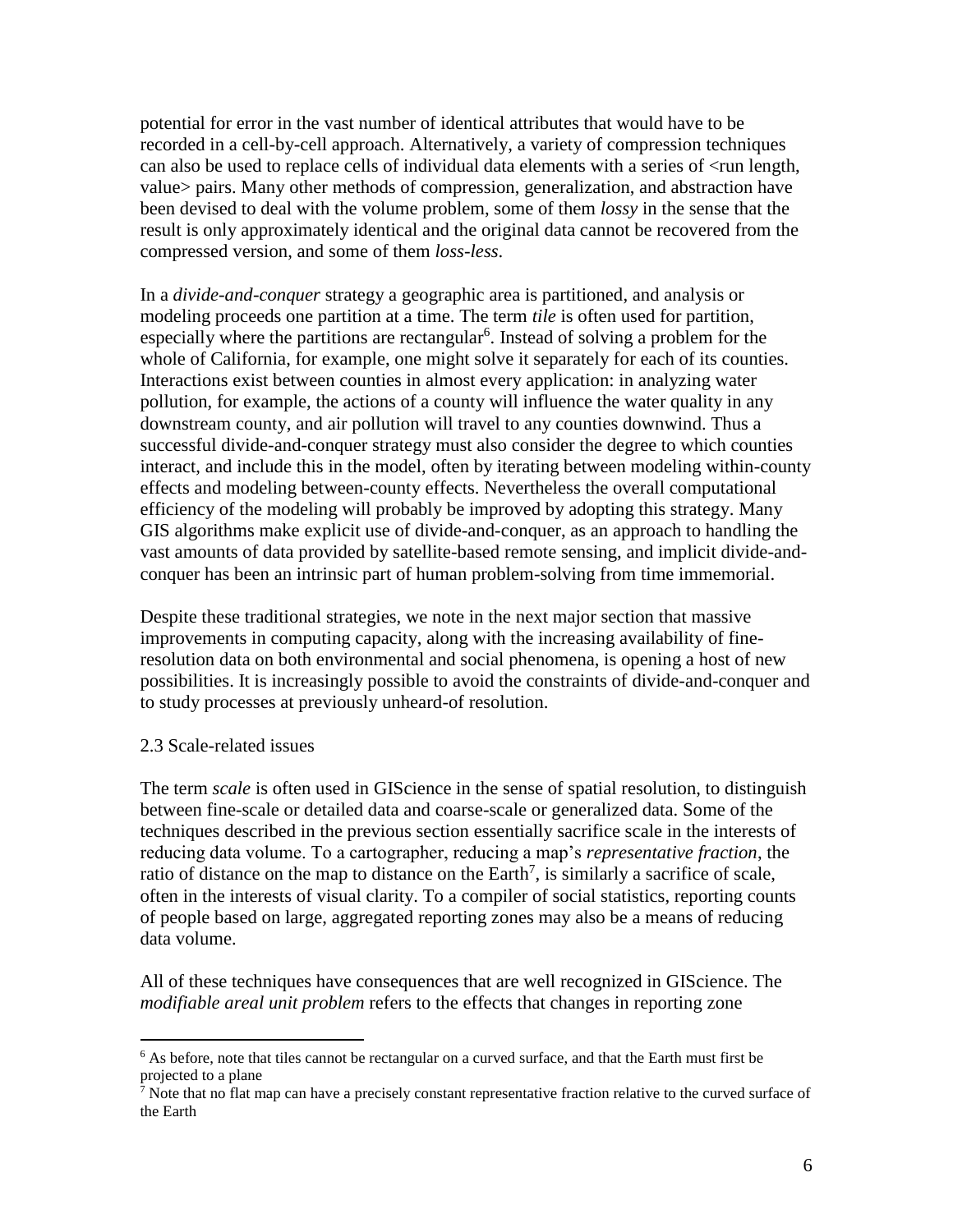boundaries will have on the results of any geographic analysis. The term was first formally characterized by Openshaw (1983), who demonstrated that changing reportingzone boundaries could produce dramatic swings in results, even when holding scale constant. His solution, which became a fundamental tenet of geocomputation, was to recommend exploring the aggregation effect in any specific case, by repeated analysis using different zones. Unfortunately in most cases this can only be done by aggregating predefined zones, producing different results but at a still coarser level of aggregation, since data compiled for different zonal arrangements at the same level of aggregation will usually not be available. Many studies have documented the problem, while others have argued that it results not from a failure of analytic method but from a failure on the part of the investigator to be explicit about the scale at which the hypothesized effects occur. For example, in Openshaw's original case study, the 99 counties of Iowa were used to explore the relationship between percent of the population over 65 and percent registered Republican voters. Aggregating the counties in various ways did indeed produce different results, but at coarser scale. What is missing in this case is a well-defined hypothesis as to why this correlation should appear, and at what scale. Perhaps the process works at the individual level, and older people are more likely to vote Republican, in which case the hypothesis is best tested at the individual level. Or perhaps the process is ecological: a neighborhood with a large percent of people over 65 also attracts a large percent of Republican voters, whether or not they are over 65. In the latter case the appropriate scale of analysis is that of the neighborhood, requiring a formal definition of that concept and an aggregation of finer-scale data, such as block-group data, to the neighborhood level. The general point is relevant to the definition of spatial analysis in Section 1, and is that we should not be looking for statistics that are invariant to the phenomenon that we wish to study. As such, the MAUP is not an empirical problem but rather is a theoretical requirement to hone statistics to the geographic context in which they are applied.

A closely related problem, also well-recognized in GIScience, is the ecological fallacy, the fallacy of reasoning from the aggregate to the individual. The fallacy already appeared in the previous paragraph, since it would be wrong to infer from a county-level correlation that individuals over 65 tend to vote Republican – in fact, in the extreme, Openshaw's correlations could exist in Iowa at the county level even though no person over 65 was a registered Republican. King (1997) reviews the problem in greater detail and suggests ways of addressing it. Other approaches to down-scaling, or replacement of coarse-scale data by fine-scale data, can be found, such as the work of Boucher and Kyriakidis (2006) in the context of remote sensing.

### 2.4 Simulation in GIScience

Many processes that operate on the Earth's surface can be abstracted in the form of simple rules. One might hypothesize, for example, that consumers always purchase groceries from the store that can be reached in minimum time from their homes. Exactly how such hypotheses play out in the real world can be difficult to predict, however, because of the basic heterogeneity and complexity of the Earth's surface. Christaller was able to show that such simple assumptions about behavior led to simple patterns of settlements in areas dominated by agriculture, but only by assuming a perfectly uniform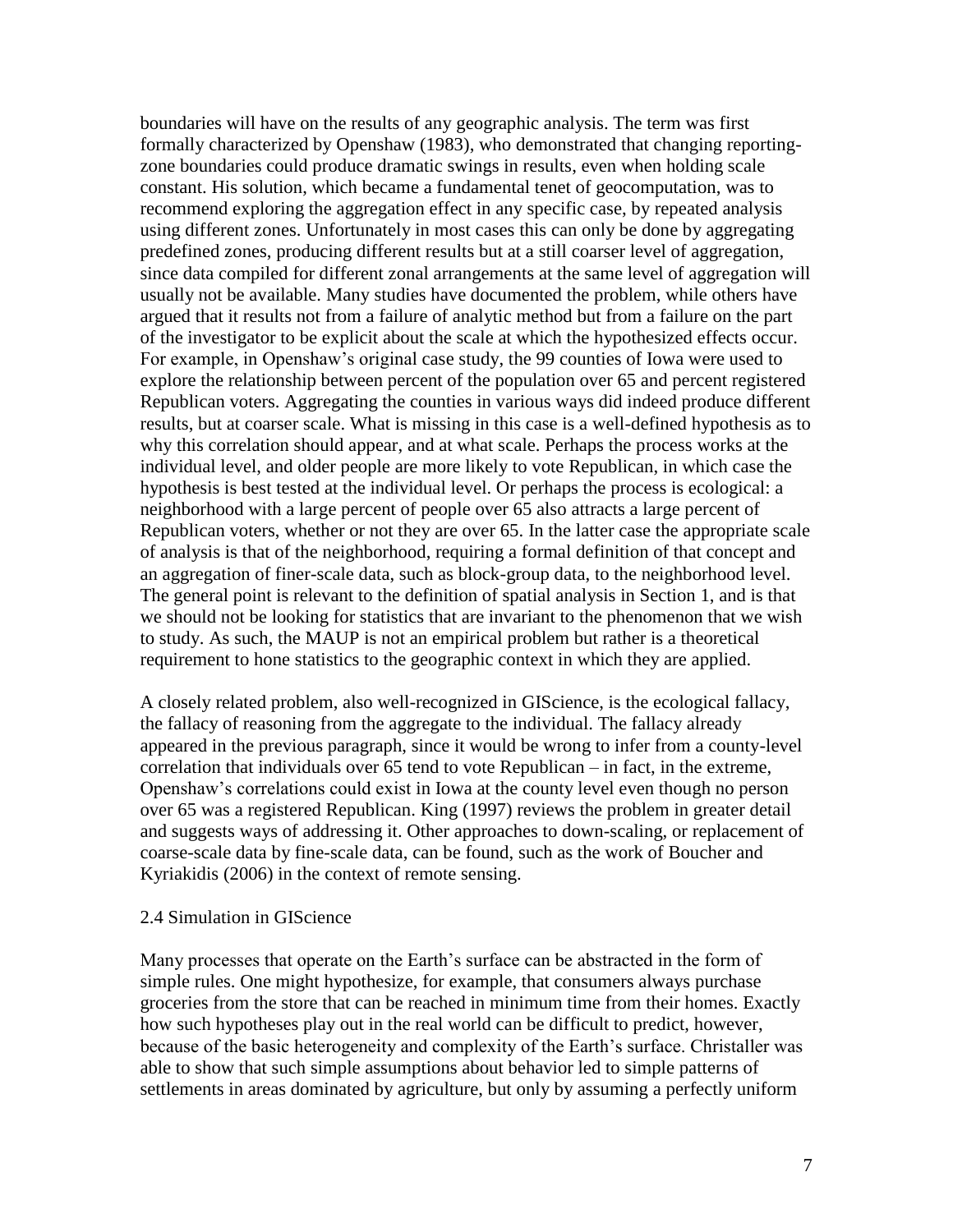plane. Similarly, Davis was able to theorize about the development of topography through the process of erosion, but only by assuming a starting condition of a flat, uplifted block. Research in both areas has clearly demonstrated that the perfect theoretical patterns predicted never arise in practice.

One strategy for addressing such issues is to assume that in the infinite complexity of the real world, all patterns are equally likely to emerge; and that the properties we will observe will be those that are most likely. This strategy enabled Wilson (1970) to show that the most likely form of distance decay in human interaction was the negative exponential; and Shreve (1966) was able to show that the effect of random development of stream networks would be the laws previously observed by Horton. Similar approaches have been applied to the statistical distribution of city size, or the patterning of urban form (Batty and Longley 1994).

Nevertheless, while they yield results that are often strikingly in agreement with reality, such approaches lack the practical value that real-world decision-making demands. Instead, GIScience and geocomputation are increasingly being used to simulate the effects of simple hypotheses about behavior on the complex landscapes presented by the geographic world. The generality of such approaches lies in the hypotheses they make about behavior; the landscapes they address, and the patterns they produce, are essentially unique.

Such approaches fall into two major categories, depending on how the hypotheses about behavior are expressed. The approach of *cellular automata* begins with a representation of the landscape as a raster, and implements a set of rules about the conditions in any cell of the raster. The approach was originally popularized by Conway in his Game of Life, in which he was able to show that distinct patterns emerged through the playing out of simple rules on a uniform landscape. Such patterns are known as *emergent properties*, since they would be virtually impossible to predict through mathematical analysis. The cellular-automata approach has been used by Clarke (e.g., Clarke and Gaydos 1998) and others to simulate urban growth, based on simple rules that govern whether or not a cell will change state from undeveloped to developed. Such approaches allow for the testing of policy options, expressed in the form of modifications to the rules or to the landscape, and have been widely adopted by urban planners.

The alternative approach centers on the concept of *agent*, an entity that is able to move across the geographic landscape and behave according to specified rules. This *agentbased* approach is thus somewhat distinct from the cell-based approach of cellular automata. Agent-based models have been widely implemented in GIScience and geocomputation. For example, Torrens, Li, and Griffin (2011) have studied the behavior of crowds using simple rules of individual behavior, with applications in the management of large crowds with their potential for panic and mass injury. Evans and Kelley (2004) have studied the behavior of decision-makers in their role in the evolution of rural landscapes, and examined policies that may lead to less fragmentation of land cover, and thus greater sustainability of wildlife. Maguire, Batty, and Goodchild (2005) discuss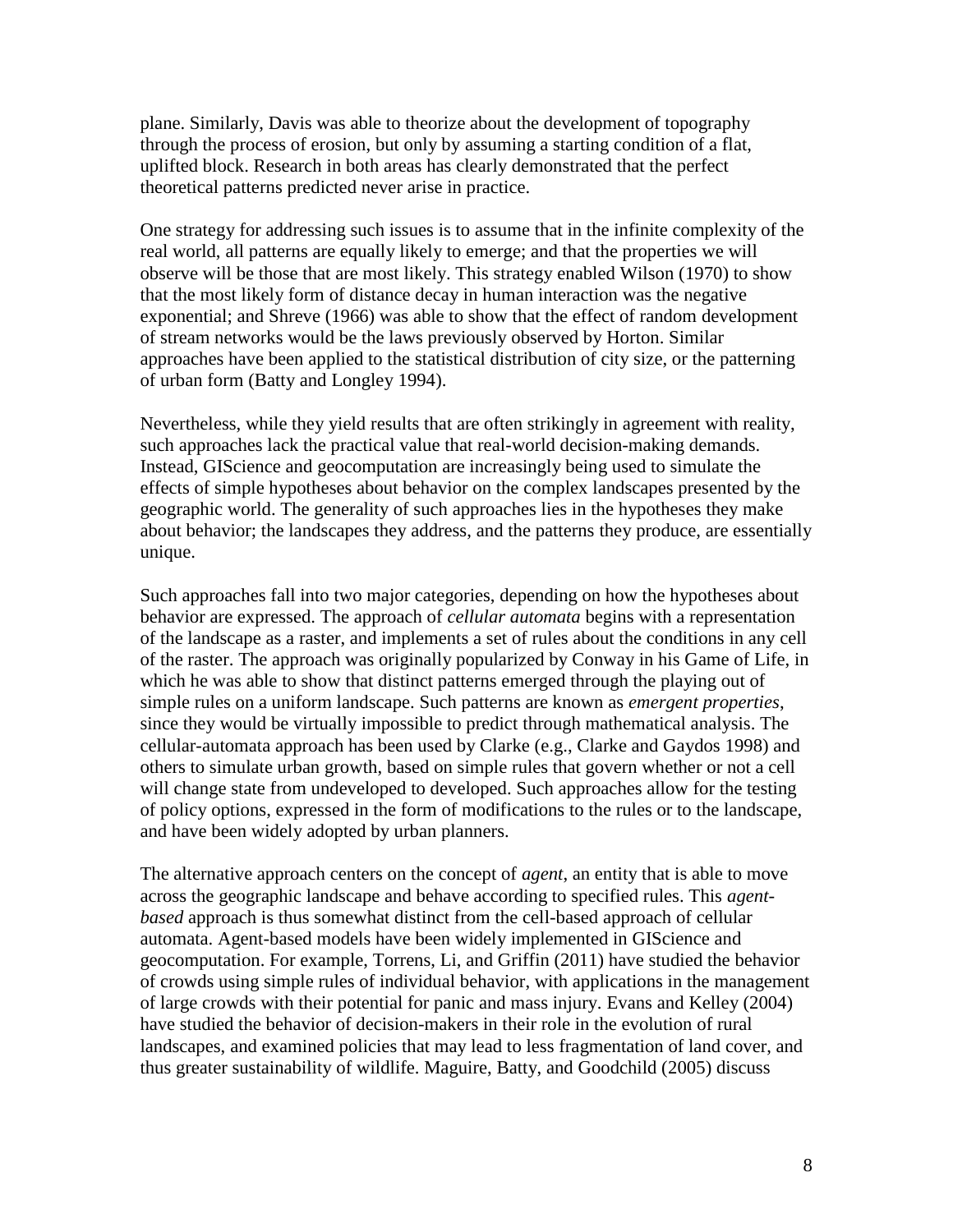several other examples of cellular automata and agent-based models in GIScience and geocomputation.

Both approaches raise a number of issues (for a general discussion of these issues see, for example, Parker et al. 2003). From an epistemological perspective, several authors have explored the role of such modeling efforts in advancing scientific knowledge. On the one hand, a model is only as good as the rules and hypotheses about behavior on which it is based. It is unlikely that the results of simulation will lead directly to a modification of the rules, and more likely that rules will be improved through controlled experiments outside the context of the modeling. If patterns emerge that were unexpected, one might argue that scientific knowledge has advanced, but on the other hand such patterns may be due to the specific details of the modeling, and may not replicate anything that actually happens in the real world.

Validation and verification of simulation models are always problematic, since the results purport to represent a future that is still to come. *Hindcasting* is a useful technique, in which the model is used to predict what is already part of the historic record, usually by working forward from some time in the past. But the predictions of the model will never replicate reality perfectly, forcing the investigator to ask what level of error in prediction is acceptable, and what unacceptable. Moreover it is possible and indeed likely that rules and hypotheses about social behavior that drive the model will change in the future. In that regard models of physical processes may be more reliable than models of social processes.

## 2.5 Achievements of GIScience

As we noted earlier, the term *GIScience* was coined in a 1992 paper (Goodchild 1992). In some ways the paper was a reaction to comments being made in the literature about the significance of GIS: that it was little more than a tool and did not therefore deserve a place in the academy. The funding of the US National Center for Geographic Information and Analysis (NCGIA) in 1988 by the National Science Foundation seemed to indicate a willingness in some quarters to see more in GIS than technique. Nevertheless the tool/science debate continued for some time, and is summarized by Wright, Goodchild, and Proctor (1997).

Two decades later several efforts were made to look back and assess progress. A meeting for that purpose was convened in Santa Barbara in December 2008 (http://ncgia.ucsb.edu/projects/isgis/), and a paper summarizing its results and offering a personal perspective has been published by Goodchild (2010). It draws on the assessments of several individuals, and on a bibliographic analysis performed by Skupin. While any level of consensus is inevitably difficult to achieve, the following might be argued to be the major achievements of two-and-a-half decades of GIScience:

 Clarification and specification of the basic data model, including recognition of the fundamental significance of discrete-object and continuous-field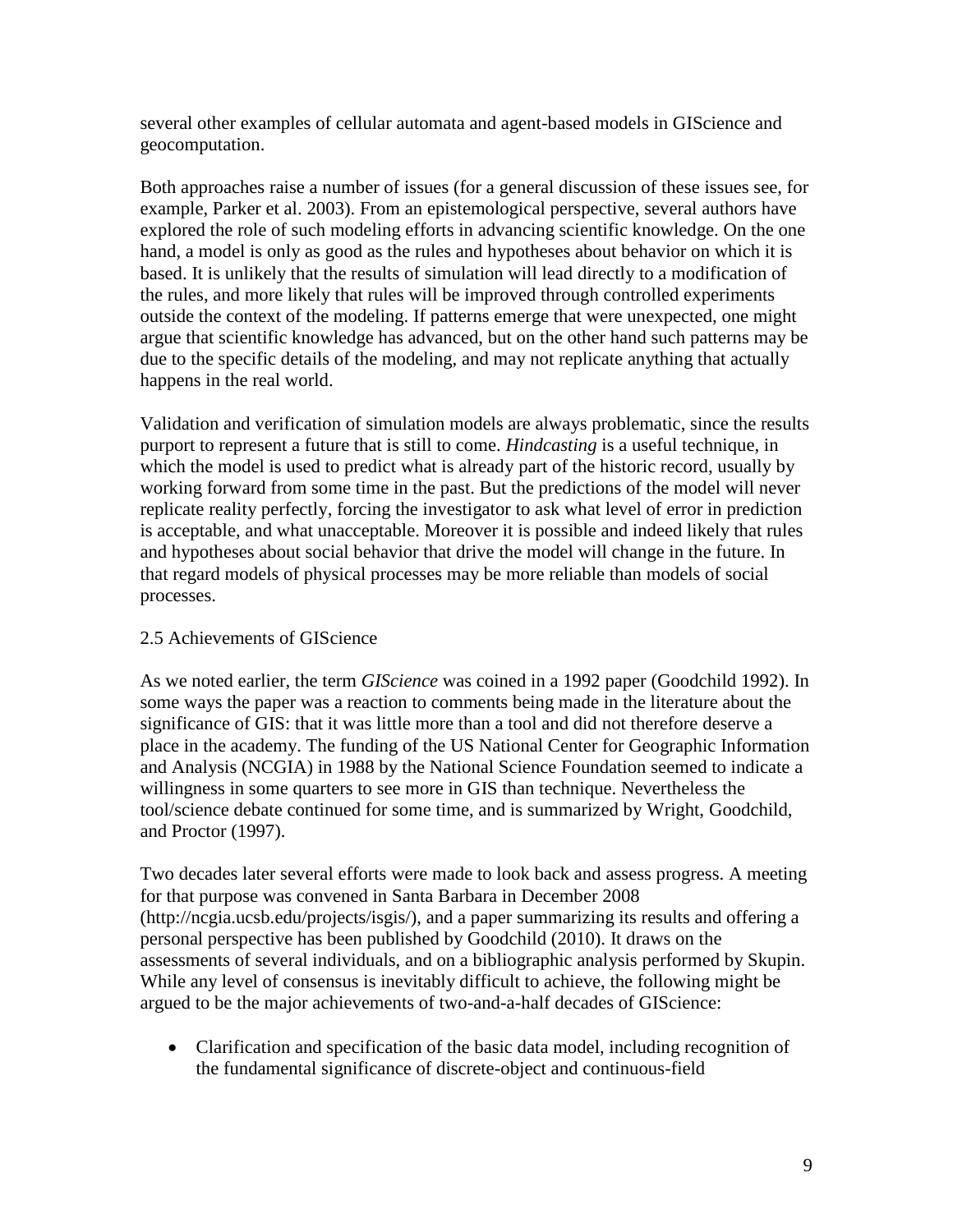conceptualizations, the emergence of object-oriented data modeling, and the specification of spatial relations.

- The development of place-based techniques of spatial analysis, including local indicators of spatial association (Anselin 1995, Ord and Getis 1995), spatial regression models (LeSage and Pace 2009), and geographically weighted regression (Fotheringham, Brunsdon, and Charlton 2002).
- The specification of standards for simple features, metadata, real-time interaction across the Internet, and many other aspects of GIS practice, led by the Open Geospatial Consortium and the US Federal Geographic Data Committee.
- The development of digital globes such as Google Earth that allow real-time interaction with three-dimensional models of the Earth.
- Recognition of the importance of ontology, as the key to interoperability across communities, languages, and cultures.
- Search and retrieval based on geographic location, through mechanisms such as the geoportal (Maguire and Longley 2005).
- Advances in geovisualization, going far beyond the capabilities of conventional cartography to include animation, the third spatial dimension, reduction of highdimensional data sets, and many other topics.
- Achievement of a new level of understanding of uncertainty in geographic information, its handling, and its effects, together with a fundamental shift of focus from accuracy to uncertainty.
- Focus on the source and operation of bias in geographic representation, particularly where Big Data sources are repurposed for research applications that were not anticipated or intended when data were created (Longley, Cheshire, and Singleton 2018). This can be seen as retaining focus upon data collection methods and their suitability for spatial analysis in the Big Data era.

Perhaps more important are the institutional achievements, which can be seen as the indirect result of such advances. GIScience is now widely recognized in the titles of journals and the names of departments and programs. In recent years several GIScientists have been elected to prestigious institutions such as the US National Academy of Sciences and the UK's Royal Society. GIScience conferences have proliferated, and the GIScience bookshelf now contains an impressive array of titles.

# 3. CHANGING PRACTICE AND CHANGING PROBLEMS

In this section we examine the changing nature of GIScience, and speculate on its future. GIS has always been driven by competing factors. On the one hand, it has been at the mercy of trends and changes within the larger computing industry, including new technologies that may or may not offer significant benefits for GIS. For example, the relational database management systems of the 1970s led to a major breakthrough in data modeling in GIS. GIS has also been driven by the need to solve problems of importance to society, from the resource management that provided the initial applications of GIS in the 1980s to the military applications that have always been important but half-hidden, and new applications in public health that are as yet only partially developed. GIS as a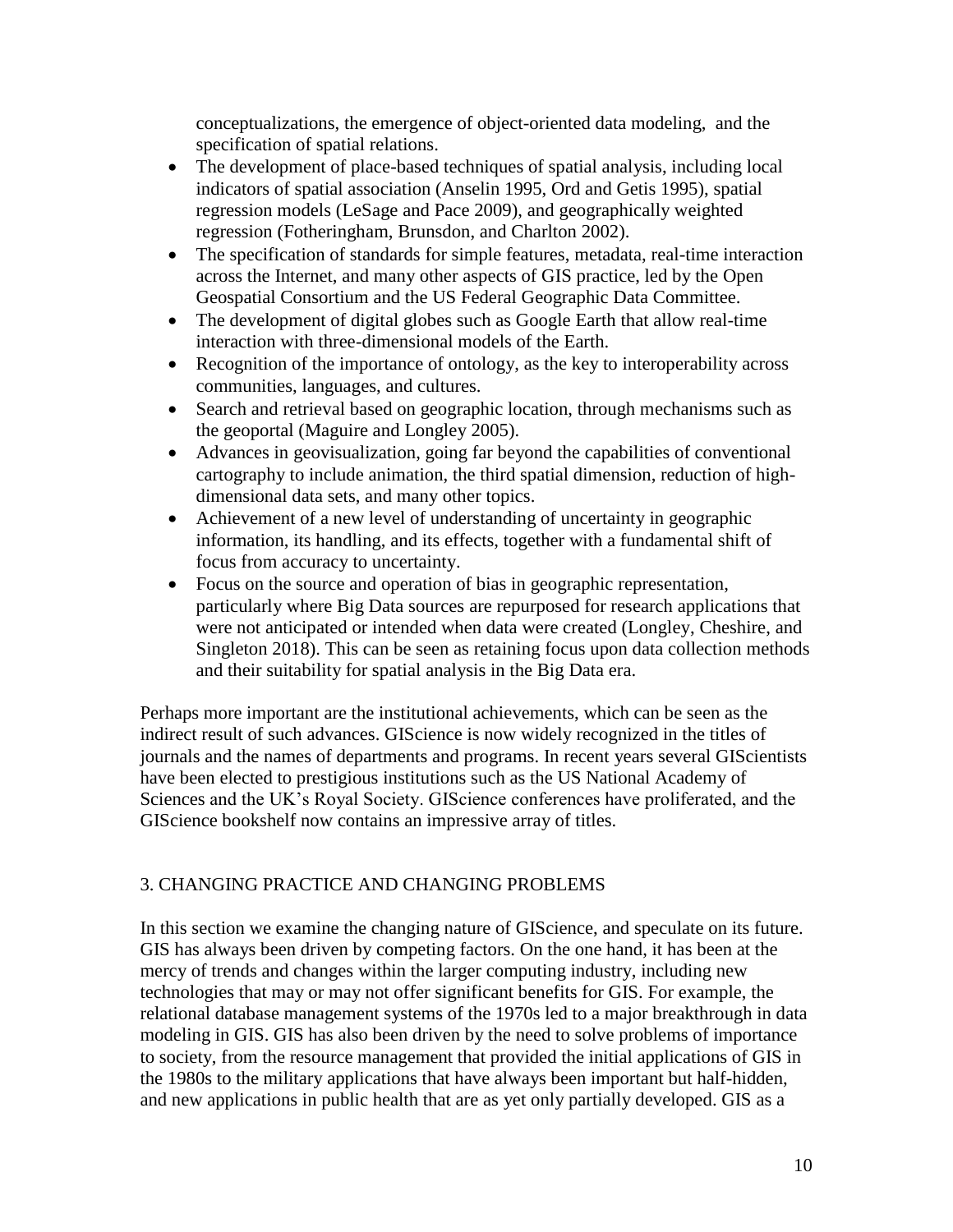tool for science is subject to the winds of change that are currently blowing through the scientific community, pushing it towards a more collaborative, multi-disciplinary, and data-centric paradigm. Finally, GIS exists in a social context of concerns about privacy, about scientific practices, and about the role that a sometimes expensive technology can play in empowering the already empowered; and GIS is being influenced by the importance of the average citizen as both a consumer and producer of geographic information.

This section is structured as follows. We begin with a discussion of high-performance computing, and its importance for the kinds of massive simulation models discussed previously. We then move to a discussion of the social context of GIS, and the social critique that emerged in the 1990s and now drives the research of many GIScientists. This is followed by a discussion of the relationship between GIScience and data science. Finally, we examine the phenomenon of *neogeography* and the importance it may hold in providing new data sources and in driving the need for new techniques.

## 3.1 CyberGIS and parallel processing

A major report of the US National Science Foundation (NSF 2003) proposed the term *cyberinfrastructure* to describe the kinds of computing infrastructure that would be needed to support science in the future. Instead of the lone investigator and the desktop system, the report envisioned a distributed infrastructure that would support widespread collaboration across a range of disciplines, following the notion that science in the future would address complex problems with complementary teams of scientists of varied expertise. The solution of complex, large-scale problems would also require a heavy level of investment in high-performance computing (HPC) with its massively parallel architectures. Parallel architectures have an inherently good fit to the nature of geographic space and its somewhat independent individual and community agents, all of which can be seen as semi-independent decision-makers acting in parallel rather than serially.

A number of authors have argued that geographic research and problem-solving requires a specific form of cyberinfrastructure that addresses several key issues, and have coined the term *cyberGIS* (Wang 2016, Wang and Goodchild 2018). How exactly should the geographic world be partitioned across processors? How should one measure computational intensity as a geographic variable? How should the user interface of an integrated cyberGIS be designed? What types of problems, models, and analyses best justify these new approaches? What incentives will persuade the average GIScientist to engage with cyberGIS, given the initial impression of complexity and inaccessibility, and a high level of personal investment in conventional GIS?

Efforts to parallelize GIS date from the 1990s but were not successful for several reasons. First, parallel computing was expensive at the time, and it was difficult for investigators to justify the cost. Second, parallel computing was rendered inaccessible by the need to reprogram in specialized languages. Third, while it was easy to find examples of geographic problems that involved massive volumes of data, it was harder to find ones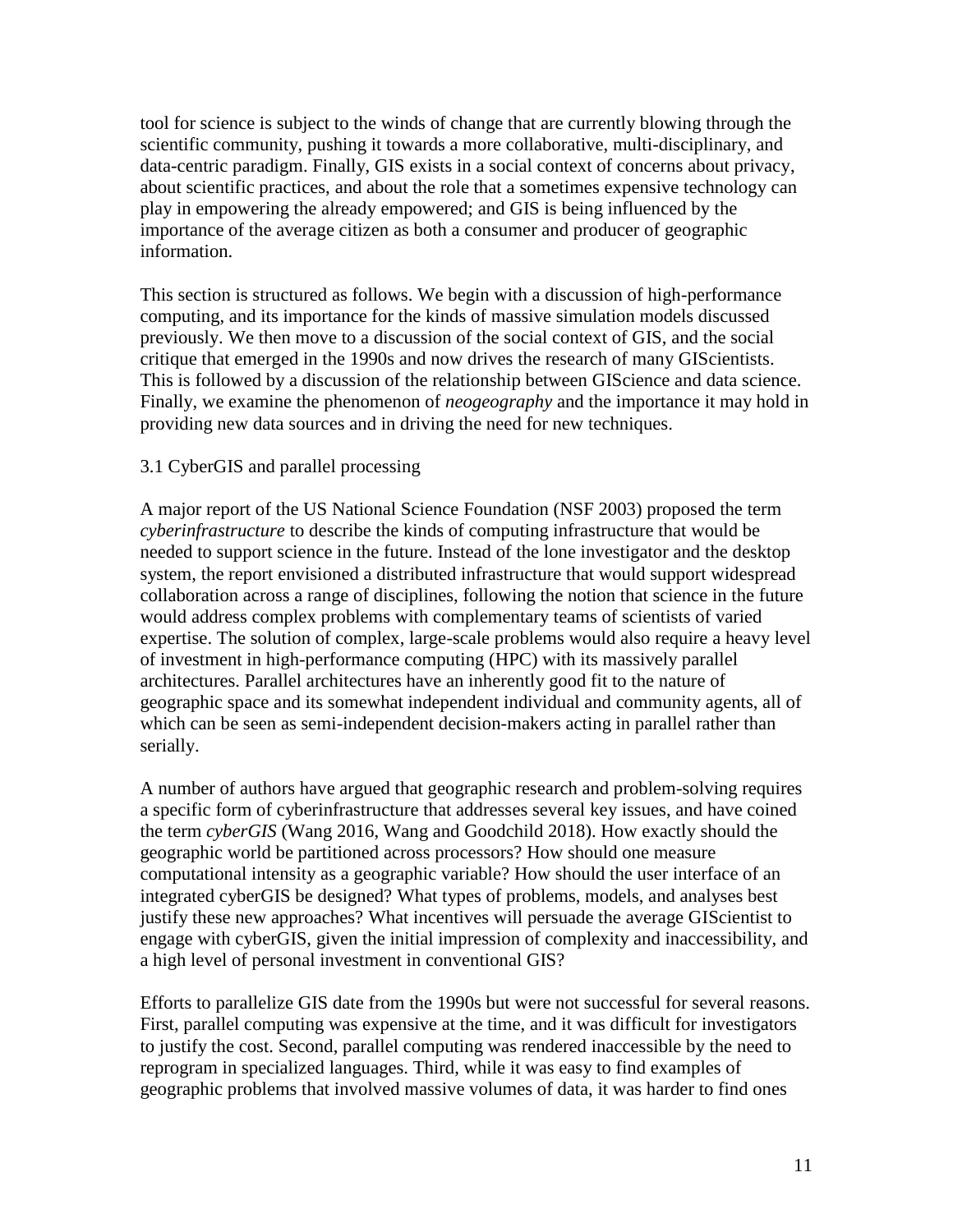that involved massive computation. Finally, collaborative technologies had not yet advanced to the point where it was possible for widely distributed research teams to work together productively.

Many of these arguments are now moot, however. HPC is widely available, and Cloud and Grid technologies are making the transition from conventional computing almost transparent. The need for collaboration is much stronger, and the kinds of problems that used to be solved by individual investigators are now hard to find. Finally, geocomputation has opened the doors to the kinds of massive computation that HPC is designed to address. Indeed, the most compelling examples of the need for HPC lie in the kinds of agent-based and cellular simulations reviewed in the previous section.

In recent years it has also become possible to parallelize processing on the desktop, following the addition of graphical processing units (GPUs) to graphics boards in order to improve the quality and speed of image rendering. Although an innovation of the computer games market, GPU chips were subsequently adapted to more general-purpose computing: today, Nvidia (which, along with AMD, is the world's largest graphics-card manufacturer) produces chips designed specifically for non-graphics applications, and provides a specialized programming-language architecture for use with them. GPUs outperform traditional computation on a central processing unit (CPU) because a GPU has a higher density of cores and uses a process called streaming to handle a number of operations simultaneously. The result is increased processing speed of computationally intensive algorithms. General-purpose computing on graphics processing units (GPGPU) describes the exploitation of the resources of the GPU for various tasks which might previously have been conducted on a CPU. It has particular advantages for real-time systems where the speed of return of results is fundamental to usability and interaction. Adnan, Longley, and Singleton (2014) describe an application in geocomputational geodemographics, in which *k*-means (a frequently used algorithm in the creation of geodemographic classifications) is enhanced to run in parallel over a GPU. This work exploits the parallel-computing Computer Unified Device Architecture (CUDA), which allows code written in standard C or  $C_{++}$  to be used in GPU processing.

### 3.2 The social context of GIS

Although the GIS technology that underpins GIScience and geocomputation is an established part of the IT mainstream, there is enduring unease in some academic quarters about the social implications of this technology. Early statements were contained in Pickles' (1993) edited volume *Ground Truth: the Social Implications of Geographic Information Systems*, which remains an enduring statement of concerns built around four principal issues. First, there is the view that GIS technology is used to portray homogeneity rather than representing the needs and views of minorities, and that this arises in part because systems are created and maintained by vested interests in society. The roots to this critique can be traced to a wider debate as to whether the umbrella term GIS is best conceived as a tool or as a science, and is something that can be addressed through clarifying the ontologies and epistemologies of GIScience and geocomputation. Second, there is the view that use of a technological tool such as GIS can never be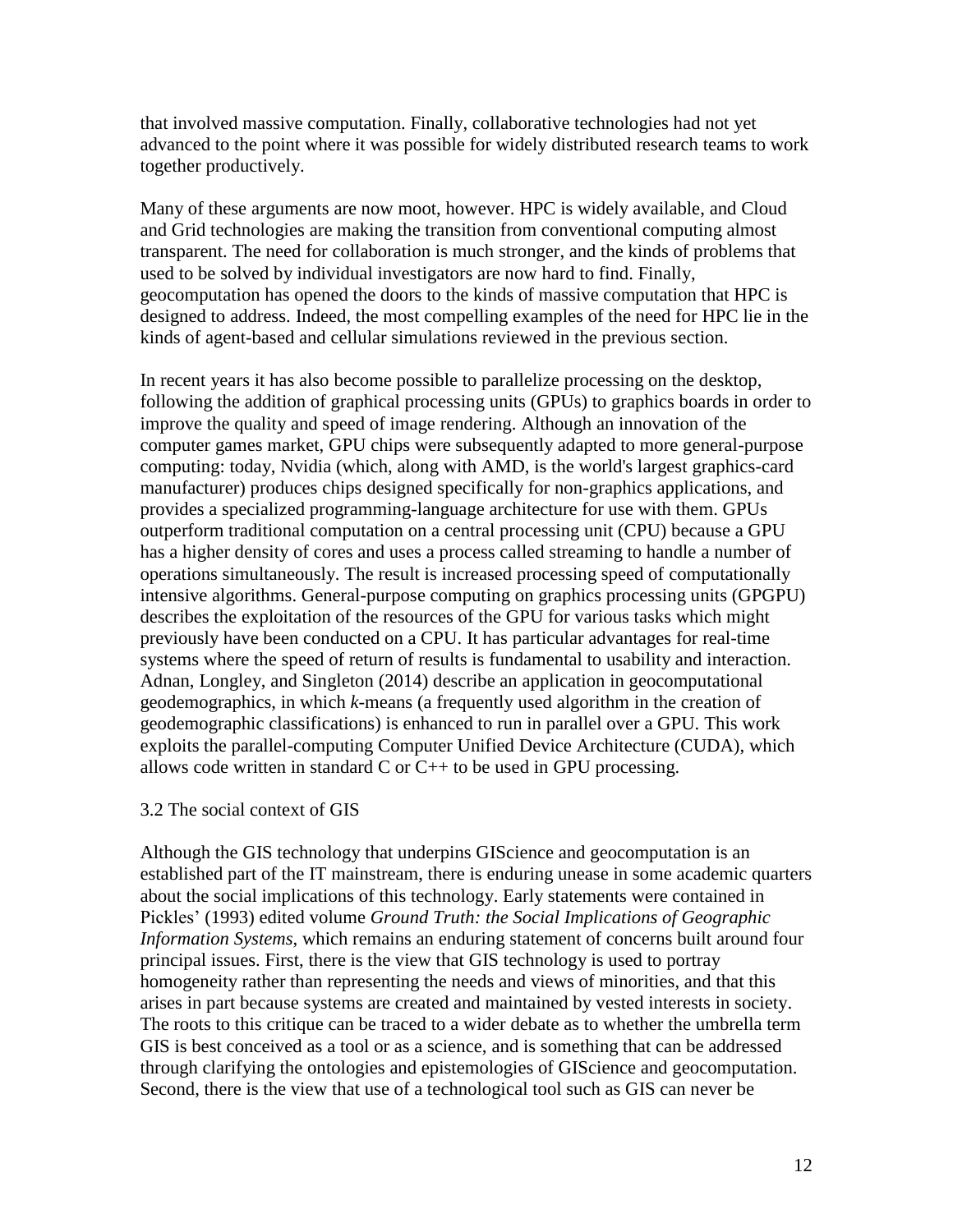inherently neutral, and that GIS is used for ethically questionable purposes, such as surveillance and the gathering of military and industrial intelligence. Web 2.0, discussed below, has begun to address this criticism, since it has gone some way to level the playing field in terms of data access, and enabled participation of a wider cross-section of society in the use of this technology of problem-solving. Moreover, it is difficult to construe the views of the Earth promulgated through services such as Google and Bing as intrinsically privileged, not least if they are open to anyone with access to an Internet browser. Third, there has been a dearth of applications of GIS in *critical* research, and a preoccupation with the quest for analytical solutions rather than establishing the impacts of human agency and social structures upon unique places. The rise of mixed-method approaches to GIS (Cope and Elwood 2009) has gone some way towards addressing these concerns. Finally, there is still a view in some quarters that GI systems and science are inextricably bound to the philosophy and assumptions of the approach to science known as *logical positivism*. This implies that GIScience in particular, and science in general, can never be more than a positivist tool and a normative instrument, and cannot enrich other more critical perspectives in geography. Although still featured in many introductory courses on social science methodologies, this critique is something of a caricature of the positivist methods that pervade scientific investigation more generally.

### 3.3 GIScience and data science

Data science has become an academic growth industry in recent years, fuelled in part by massive increases in the volume and variety of data that are now available via the Internet, in part by growing practical interest in prediction using the techniques of artificial intelligence, and in part by the belief that generic approaches are available to many of the issues of data handling, among them data mining, data search, data modeling, data curation, data sharing, and data description (Kelleher and Tierney 2018). Academic programs have been instituted in response to what is perceived as a rapidly growing market for data skills.

Traditionally, information has been regarded as inherently more useful than data, based on the understanding that information can be defined as data that are "fit for purpose" (Longley et al. 2015). In that sense a geographic information science is implicitly more sophisticated than a geographic data science. But such semantic quibbles aside, it is clear that data science and geographic information science have much in common and much to learn from each other.

A quick review of the syllabi of courses in data science will reveal that few give much attention to geographic information or to techniques of spatial analysis. In part this appears to be a consequence of the belief that there is nothing "special about spatial", despite the arguments put forth in Section 2.

More fundamentally, however, there are strong arguments for adopting the approach of data science, and specifically in adopting the mantra "let the data speak for themselves" in addressing problems framed in space and time. It is impossible to measure location perfectly, and many of the attributes commonly processed in GIScience and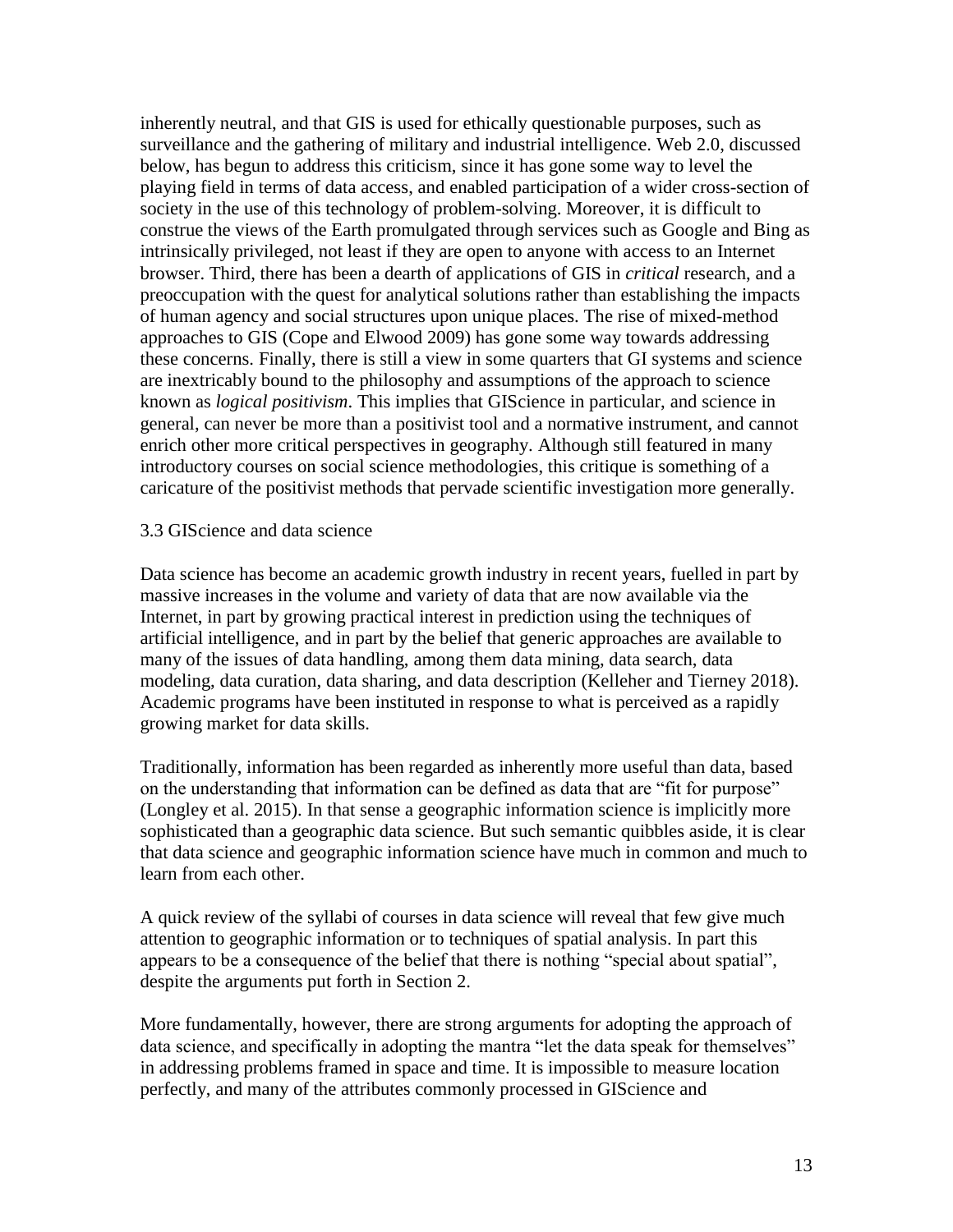geocomputation, such as soil class or vegetation cover type, have an inherent degree of subjectivity and are thus non-replicable. In short, uncertainty is present in all geographic information (Zhang and Goodchild 2002), and few if any geographic data sets give the researcher objective knowledge of the differences between the data set and the real world (Janelle and Goodchild 2018). Instead the user must rely on indirect measures such as map scale to understand the limitations of the data.

Additional data issues arise from the repurposing of data that were never collected with the interests and concerns of researchers and analysts in mind. This is perhaps most evident in the analysis of consumer data, which arise essentially as a by-product of an interaction between a consumer and a consumer-facing organization in the course of supply of goods or services, such as social media. Such data account for a large and increasing real share of all of the data collected about citizens today, yet the absence of monopoly providers of most goods and services means that issues of self-selection and bias plague re-use of such data for research purposes (Longley, Cheshire, and Singleton 2018). Triangulation of such sources to existing framework data sources such as censuses presents one route beyond this impasse – such sources may be less rich, granular, or frequently collected, but may suggest ways in which bias can be accommodated or research refocused.

Prediction has been a major driving force in the growth of data science, and the investments being made in this area by major corporations. Tools of machine learning, including artificial neural nets and deep learning, have been shown to be very effective in making successful predictions from highly voluminous and diverse data sets. Yet despite its practical value, prediction has always taken a back seat in science to explanation and understanding. A trained neural network is difficult to interpret within the kinds of hypothesis testing and theory confirmation that have characterized much of science to date. Moreover it is difficult to see how successful these techniques can be in achieving generalizability across study areas, a key requirement of GIScience and geocomputation.

### 3.4 Neogeography, wikification, open data, and consumer data

Recent years have seen the re-use of the term *neogeography* to describe the developments in Web mapping technology and spatial data infrastructures that have greatly enhanced our abilities to assemble, share, and interact with geographic information on-line. Allied to this is the increased crowd-sourcing by online communities of *volunteered geographic information* (VGI: Goodchild 2007) and *user generated content* (UGC). As such, neogeography is founded upon the two-way, many-to-many interactions between users and websites that have emerged under Web 2.0, as embodied in projects such as Wikimapia (www.wikimapia.org) and OpenStreetMap (www.openstreetmap.org). Today, Wikimapia contains user-generated entries for more places than are available in any official list of place names, and the term *vernacular region* is used to describe regions which emerge from geocomputational analysis of feeds from social networking sites. OpenStreetMap remains well on the way to creating a free-to-use global map database through assimilation of digitized satellite photographs with GPS tracks supplied by volunteers.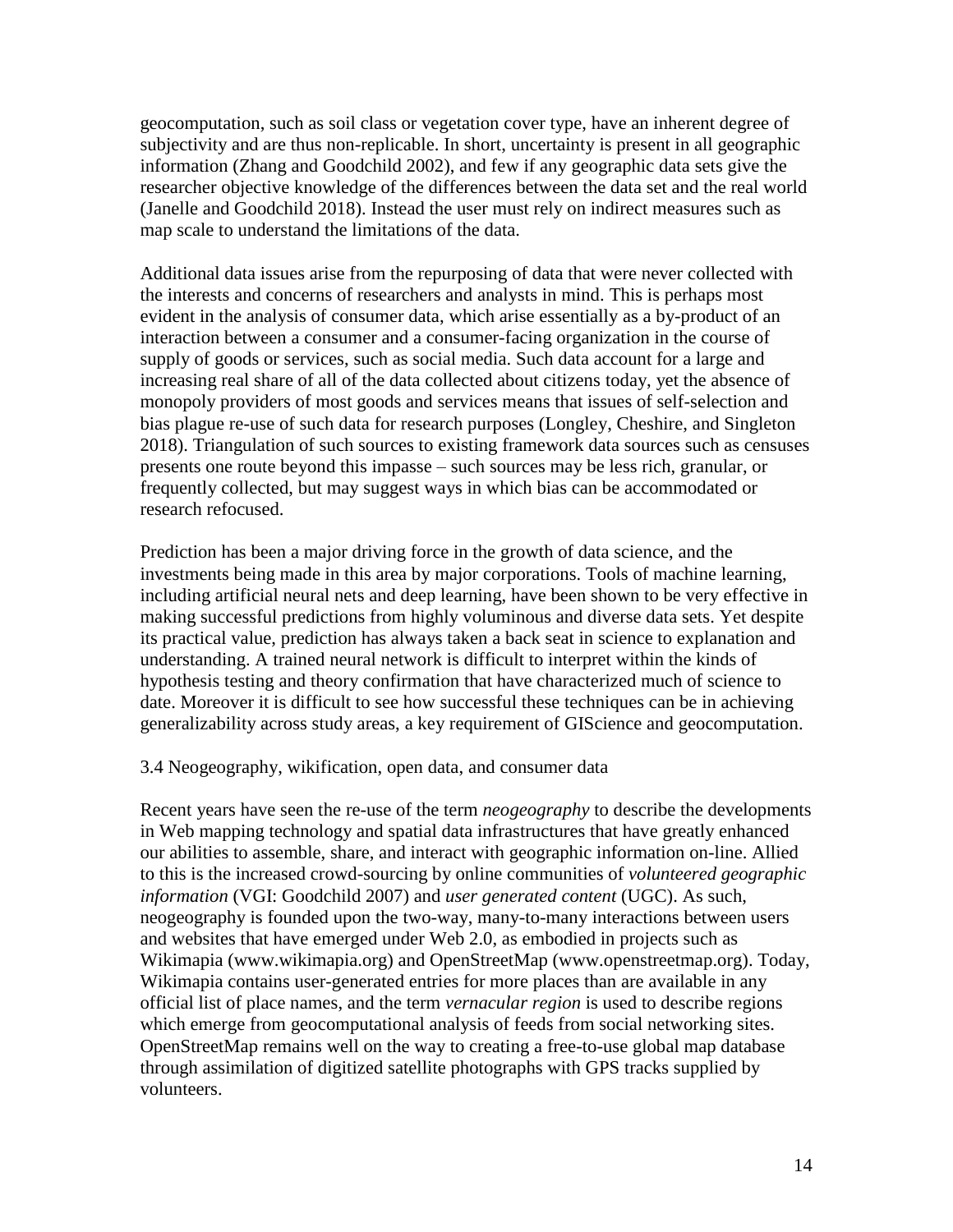This has converted many new users to the benefits of creating, sharing, and using geographic information, often through *ad hoc* collectives and interest groups. Such sites go some way to alleviating concerns about the social implications of GIS, insofar as participation in the creation and use of GIS databases is not restricted, and the contested nature of place names and other characteristics can be tagged in publicly editable databases. As such, Web 2.0 simultaneously facilitates crowd-sourcing of VGI while making basic GIS functions increasingly accessible to an ever-broader community of users. This creation, maintenance, and distribution of databases has been described as a "wikification of GIS" (Sui 2008).

Geographers have long recognized the importance of *place* in humans' understanding of geography. The average person is familiar with thousands or even tens of thousands of named places and their associations. Yet GIS technology requires named places to be represented either as precisely located points, polylines, or polygons. It is a rare individual who knows even roughly the latitude and longitude of his or her home, yet everyone knows their home's street address and postal code. Recently there has been much interest in a *platial* approach to geographic knowledge, as a more human-centric alternative to the familiar *spatial* approach. New data sources, including social media, provide a rich basis for exploring associations of place.

Official data are also becoming available through renewed pressures for government accountability, and the broader realization that wide availability of data collected by government and pertaining to citizens can lubricate economic growth. The result has been a plethora of open-data initiatives in many developed countries, leading to Web-based dissemination of data relating to many areas of public concern, such as personal health, transport, property prices, and even the weather. The previous section described the increasing re-use of consumer data for research purposes, arising out of initiatives that develop common ground in spatial analysis from shared problems of commerce, government, and academia. Conventional official sources such as censuses of population today account for a very much smaller proportion of the data that are collected about citizens, and there is a sense in which open and consumer data initiatives are playing catch-up – providing researchers and analysts with some facility with which to understand the increasingly diverse and complex social, economic, and demographic milieu that characterizes advanced societies. Despite the hubris that has been generated around open and consumer data initiatives, however, most of the data sources that have been released present extremely partial and disconnected representations of the world. For reasons set out in the discussion of modifiable areal unit effects above, the much more holistic concerns with issues of choice and service delivery, or the localism agenda in general, require linked characteristics at the level of the individual citizen, or at the very least small neighbourhood units. These initiatives bring new analytical focus to anonymisation and data disclosure prevention procedures, which in principle may lead to release of data pertaining to individuals rather than geographic aggregations.

All of this requires clear thinking of issues of spatial resolution (level of detail) and disclosure control that are central to the wider spatial literacy agenda (Janelle and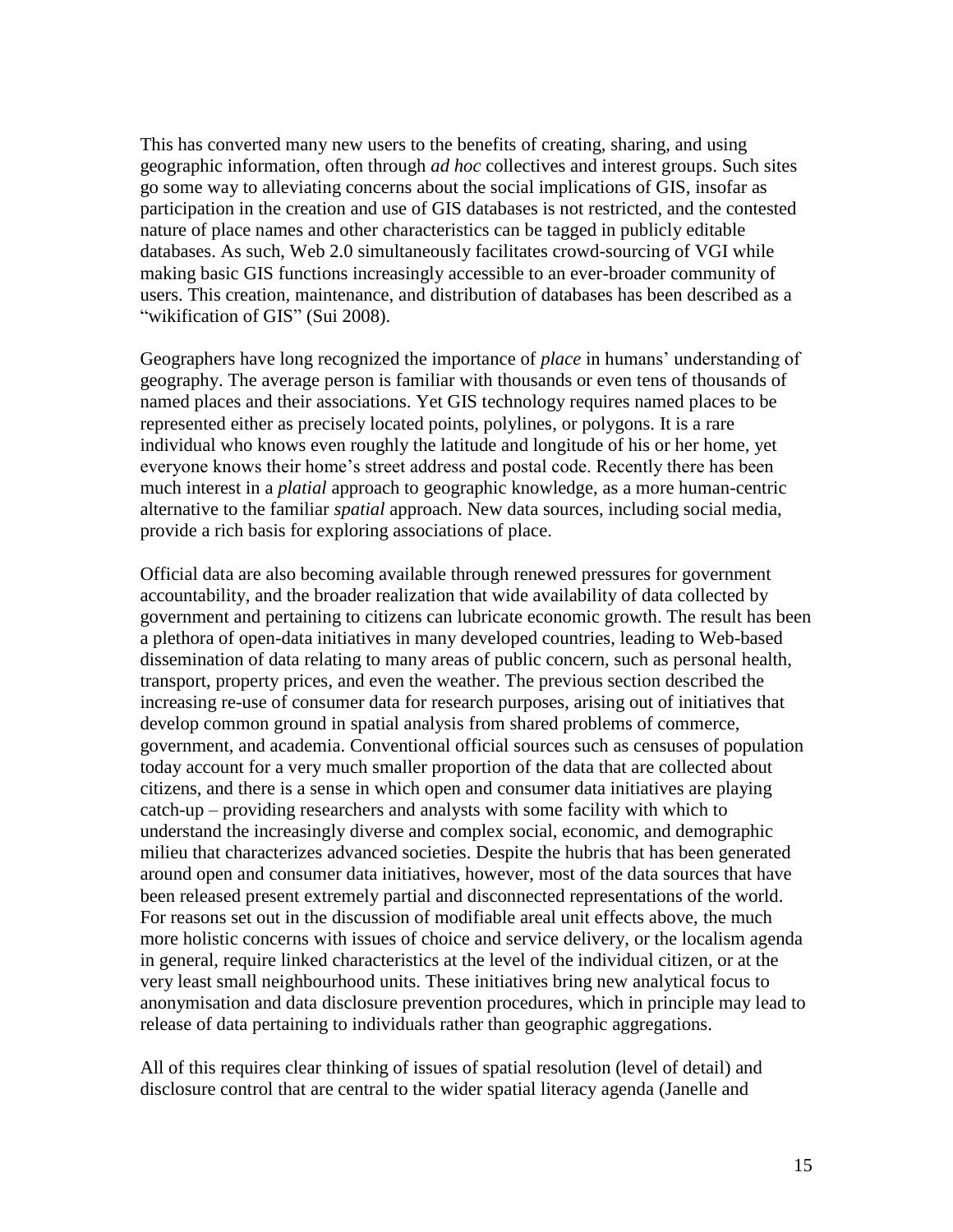Goodchild 2011). One consideration that is likely to reignite aspects of the social critique of GIS is that it is unlikely that privacy strictures can ever be absolute. Open and consumer data initiatives are creating the need for a broader policy framework for data that responds to concerns of citizen privacy and confidentiality, while remaining cognizant of the benefits that can accrue though opening up, integrating, and using the contents of government data silos. What level of data degradation is an informed public likely to be happy with, if it can be shown to bring benefits in terms of efficient and effective provision of public and private goods?

A related issue is that empowerment of the many to perform basic (and even advanced) GIS operations brings new challenges to ensure that tools are used efficiently, effectively, and safely. Whether using official statistics or VGI, Web 2.0 can never be more than a partial and technological substitute for understanding of the core organizing principles and concepts of GIScience. These highlight the need to know and specify the basis of inference from the partial representations that are used in GIS to the world at large; yet such information is conspicuous by its absence from many VGI sources.

## 4. CONCLUSION

In undertaking a wide-ranging review of the achievements of GIScience and geocomputation, this chapter has also set out the principal issues and challenges that face these fields today. Improved computation and the facility to create, concatenate and conflate large datasets will undoubtedly guide the future trajectories of the fields in the short to medium term. Ultimately, though, our focus in this chapter has been upon changes in scientific practice that may appear mundane but are nonetheless profound and far-reaching. Good science is relative to what we have now, and improved understanding of data and their provenance is a necessary precursor to better analysis of spatial distributions in today's data- and computation-rich world.

Ultimately, GIScience and geocomputation are applied sciences of the real world, and in large part will be judged upon the success of their applications. Improved methods and techniques can certainly help, as can ever-greater processing power. Yet the experience of the last 20 years suggests that there are rather few purely technical solutions to substantial real-world problems. The broader challenge is to address the ontologies that govern our conception of real-world phenomena, and to undertake robust appraisal of the provenance of data that are used to represent the world using GIS.

This argues that the practice of GIScience and geocomputation poses fundamental empirical questions that require place or context to be understood as much more than location. Scientific approaches to representing places will undoubtedly benefit from the availability of new data sources and novel applications of existing ones, as well as citizen participation in their creation and maintenance. Yet a further quest for GIScience is to develop explicitly geographical representations of the accumulated effects of historical and cultural processes upon unique places.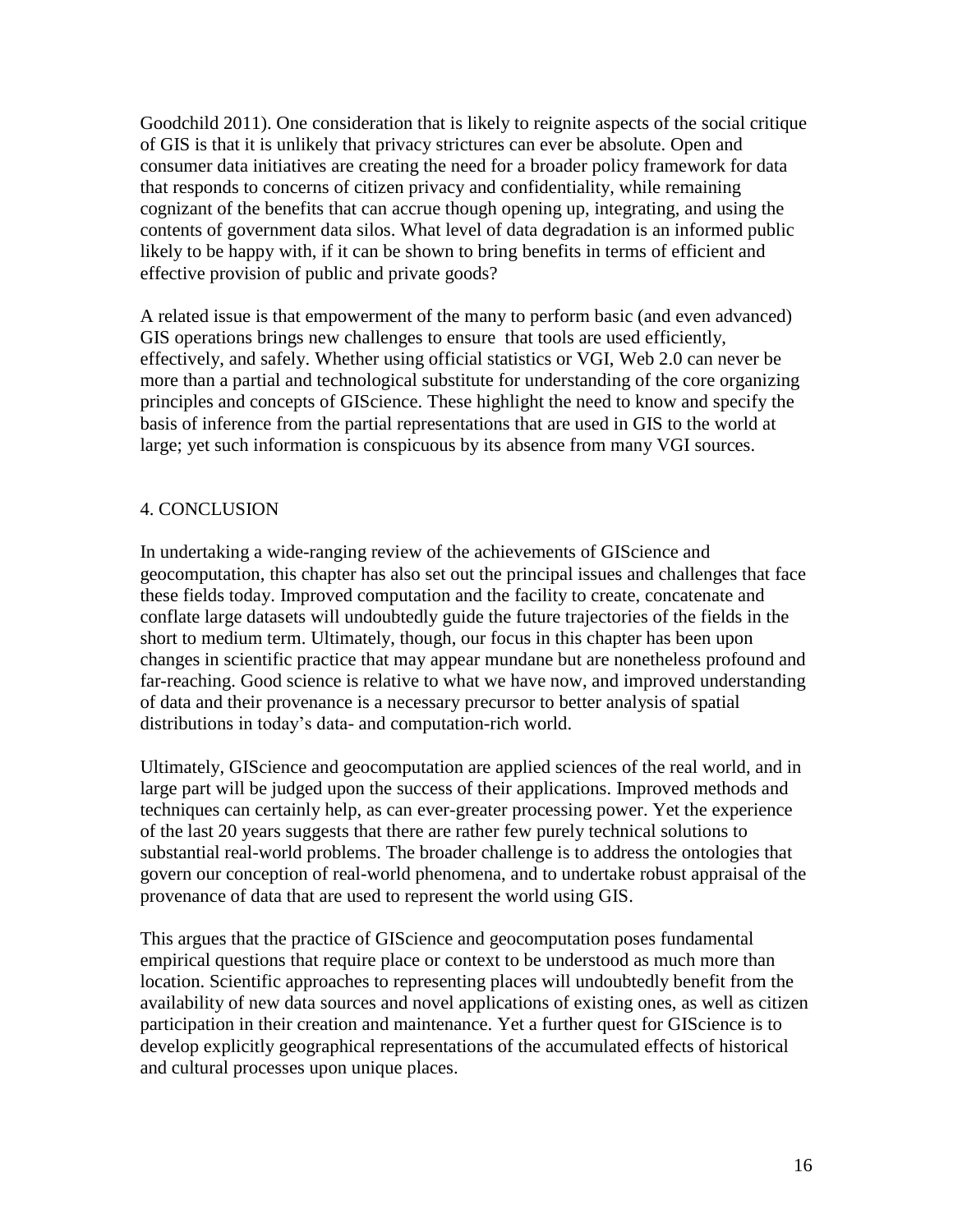### **References**

- Adnan M, Longley PA, Singleton AD (2014) Parallel processing architectures of GPU: Applications in geocomputational geodemographics*.* In Abrahart R, See L (ed) GeoComputation, 2nd edn. Taylor and Francis, London.
- Anselin L (1989) What is special about spatial data? Alternative perspectives on spatial data analysis. Technical Paper 89-4. National Center for Georaphic Information and Analysis, Santa Barbara, CA.
- Anselin L (1995) Local indicators of spatial association LISA. Geographical Analysis 27(2): 93–115.
- Batty MJ, Longley PA (1994) Fractal cities: A geometry of form and function. Academic Press, San Diego, CA.
- Boucher A, Kyriakidis PC (2006) Super-resolution land cover mapping with indicator geostatistics. Remote Sensing of Environment 104(3):264–282.
- Chilès JP, Delfiner P (2012) Geostatistics: Modeling spatial uncertainty. 2nd edn. Wiley, Hoboken, NJ.
- Clarke KC, Gaydos L (1998) Loose coupling a cellular automaton model and GIS: longterm growth prediction for San Francisco and Washington/Baltimore. International Journal of Geographical Information Science 12(7):699–714.
- Cope M, Elwood S (2009) Qualitative GIS: A mixed methods approach. SAGE, Thousand Oaks, CA.
- Duckham M, Goodchild MF, Worboys MF (2003) Foundations of geographic information science. Taylor and Francis, New York.
- Egenhofer MJ, Franzosa RD (1991) Point-set topological spatial relations. International Journal of Geographical Information Systems 5(2):161–174.
- Evans TP, Kelley H (2004) Multi-scale analysis of a household level agent-based model of landcover change. Journal of Environmental Management 72(1-2):57–72.
- Fotheringham AS, Brunsdon C, Charlton M (2002) Geographically weighted regression: The analysis of spatially varying relationships. Wiley, Hoboken, NJ.
- Goodchild MF (1992) Geographical information science. International Journal of Geographical Information Systems 6(1):31–45.
- Goodchild MF (2007) Citizens as sensors: the world of volunteered geography. GeoJournal 69(4):211–221.
- Goodchild MF (2010) Twenty years of progress: GIScience in 2010. Journal of Spatial Information Science 1(1):3–20.
- Hey AJG, Tansley S, Tolle KM (2009) The fourth paradigm: Data-intensive scientific discovery. Microsoft Research, Redmond, WA.
- Janelle DG, Goodchild MF (2011) Concepts, principles, tools, and challenges in spatially integrated social science. In Nyerges TL, McMaster R, Couclelis H (eds) The SAGE handbook of GIS and society. SAGE, Thousand Oaks, CA, pp. 27–45.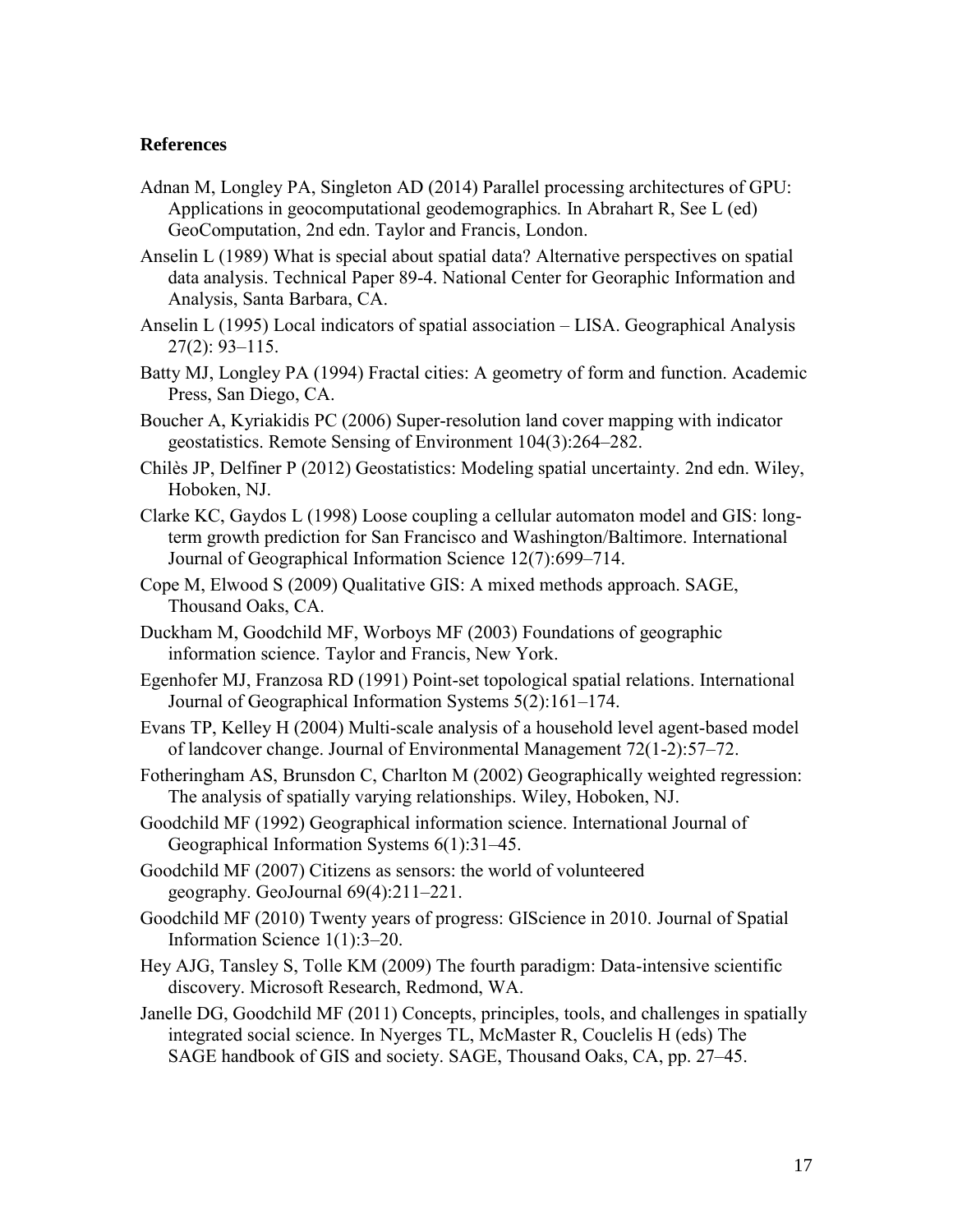- Janelle DG, Goodchild MF (2018) Territory, geographic information, and the map. In Wuppuluri S, Doria FA (eds) The Map and the Territory: Exploring the Foundations of Science, Thought and Reality. Springer, Dordrecht, pp. 609–628.
- Kelleher JD, Tierney B (2018) Data science. MIT Press, Cambridge, MA.
- King G (1997) A solution to the ecological inference problem: Reconstructing individual behavior from aggregate data. Princeton University Press, Princeton, NJ.
- LeSage J, Pace RK (2009) Introduction to spatial econometrics. CRC Press, Boca Raton, London and New York.
- Longley PA, Cheshire JA, Singleton AD (2018) Consumer data research. UCL Press, London.
- Longley PA, Goodchild MF, Maguire DJ, Rhind DW (2015) Geographic information science and systems, 4th edn. Wiley, Hoboken, NJ.
- Maguire DJ, Batty MJ, Goodchild MF (eds) (2005) GIS, spatial analysis, and modeling. ESRI Press, Redlands, CA.
- Maguire DJ, Longley PA (2005) The emergence of geoportals and their role in spatial data infrastructures. Computers, Environment and Urban Systems 29(1):3–14.
- National Science Foundation (2003) Report of the Blue-Ribbon Advisory Panel on Cyberinfrastructure. National Science Foundation, Washington, DC.
- Openshaw S (1983) The modifiable areal unit problem. GeoBooks, Norwich, UK.
- Openshaw S, Abrahart RJ (1996) Geocomputation. In Abrahart RJ (ed) Proceedings, First International Conference on GeoComputation, University of Leeds, pp. 665–666.
- Ord JK, Getis A (1995) Local spatial autocorrelation statistics: Distributional issues and applications. Geographical Analysis 27(4):286-306
- Parker DC, Manson SM, Janssen MA, Hoffmann MJ, Deadman P (2003) Multi-agent systems for the simulation of land-use and land-cover change: A review. Annals of the Association of American Geographers 93(2):314–337.
- Pickles J (ed) (1993) Ground truth: The social implications of geographic information systems. Guilford Press, New York.
- Shreve RL (1966) Statistical law of stream numbers. Journal of Geology 74:17–37.
- Sui D (2008) The wikification of GIS and its consequences: Or Angelina Jolie's new tattoo and the future of GIS. Computers, Environment and Urban Systems 32:1–5.
- Tobler WR (1970) A computer movie simulating urban growth in the Detroit region. Economic Geography 46(2):234–240.
- Torrens PM, Li X, Griffin WA (2011) Building agent-based walking models by machine learning on diverse databases of space-time trajectory samples. Transactions in Geographic Information Science 15(s1):67–94.
- Wang S (2016) CyberGIS and spatial data science. GeoJournal 81(6):965-968.
- Wang S, Goodchild MF (eds) (2018) CyberGIS for geospatial discovery and innovation. Springer, Dordrecht.Wilson AG (1970) Entropy in urban and regional modelling. Pion, London.